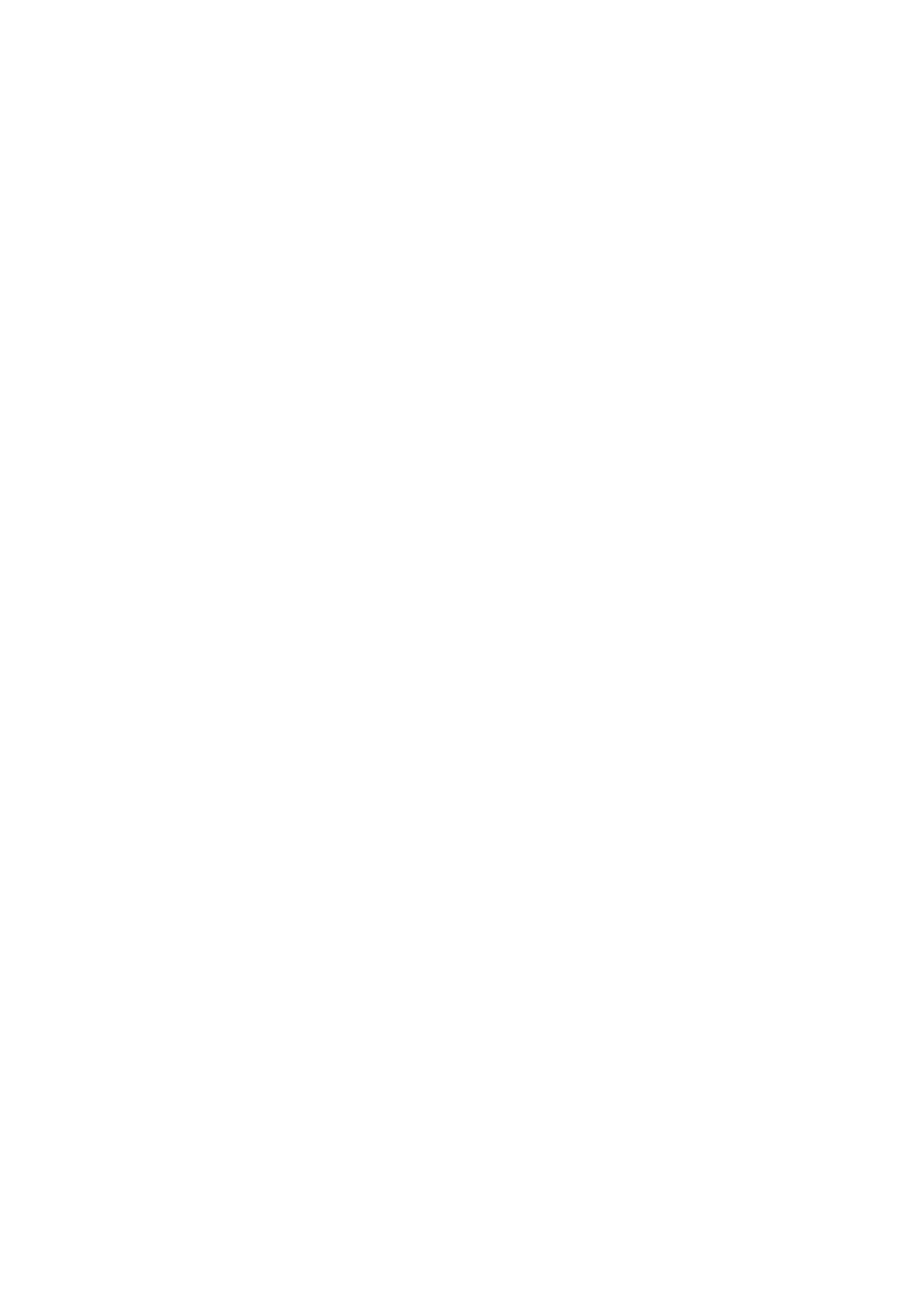# **EFFECTS OF WORK-FAMILY CONFLICT ON EMPLOYEE'S WELL-BEING: THE MODERATING ROLE OF RECOVERY EXPERIENCES**

Balancing work and family responsibilities has become a challenge for many employees nowadays. It is widely known that the incompatibility or conflict between these two domains has adverse effects on employees' health and well-being (e.g. Kinnunen, Feldt, Geurts, & Pulkkinen, 2006; Noor, 2003). It is more and more acknowledged that adequate recovery from job and family pressures is crucial to avoid these negative health effects. However, within the field of work-family research, only a few studies have focused on recovery-related concepts. For instance, a longitudinal study conducted by Jansen, Kant, Kristensen, and Nijhuis (2003) showed that workfamily conflict was related to a higher need for recovery as well as higher levels of fatigue. Recently, Demerouti, Taris, and Bakker (2007) also in a longitudinal study, showed that need for recovery and home-work interference were related. However, the majority of studies link work-family conflict with recovery-related concepts (e.g. ëneed for recovery' and 'fatigue') without referring to underlying recovery experiences. Only few studies have focused on recovery as a process aiming at the assessment of experiences underlying recovery (e.g., Geurts  $\&$  Sonnentag, 2006; Sonnentag  $\&$  Fritz, 2007). This paper is an attempt to relate work-family conflict to recovery by investigating recovery experiences as possible moderators between work-family conflict and health and well-being indicators.

Work-family conflict has been defined as a form of interrole conflict in which the role pressures from work and family domains are mutually incompatible in some respect (Greenhaus & Beutell, 1985). As Frone (2000) suggested, the definition of Greenhaus and Beutell implies a bidirectional relation between work life and family life. Therefore, usually two types of work-family conflict are distinguished: work interfering with family life (often referred to as work-family conflict, WFC) and family interfering with work life (a related term is family-work conflict, FWC; e.g., Frone, Russell, & Cooper, 1992a; Frone, Yardley, & Markel, 1997). WFC occurs when workrelated demands interfere with home responsibilities, such as bringing work into the home domain and trying to complete it at the expense of family time. Conversely, FWC conflict arises when family responsibilities impede work activities, such as having to cancel an important meeting because a child is suddenly taken ill (Frone et al., 1992a).

It has been demonstrated that these two types of conflict have important and adverse consequences on employees' health and well-being. For instance, several studies have demonstrated that both types of conflict are associated with health problems such as psychological strain (Kinnunen, Feldt, Geurts, & Pulkkinen, 2006; Noor, 2003), depression and anxiety (Lapierre & Allen, 2006), or lower sleep quality (Williams, Franche, Ibrahim, Mustard, & Layton, 2006). WFC and FCW have also been negatively related to employees' satisfaction in several domains, including overall life satisfaction (Aryee, Fields, & Luk, 1999a; Aryee, Luk, Leung, & Lo, 1999b; Bedeian, Burke, & Moffett, 1988; Hill, 2005).

Some authors have recognized the importance of considering possible moderator variables in the relationship between WFC and FWC, on the one hand, and health and well-being, on the other. For instance, it has been found that certain personality variables may buffer the negative effects of both types of conflict on consequences such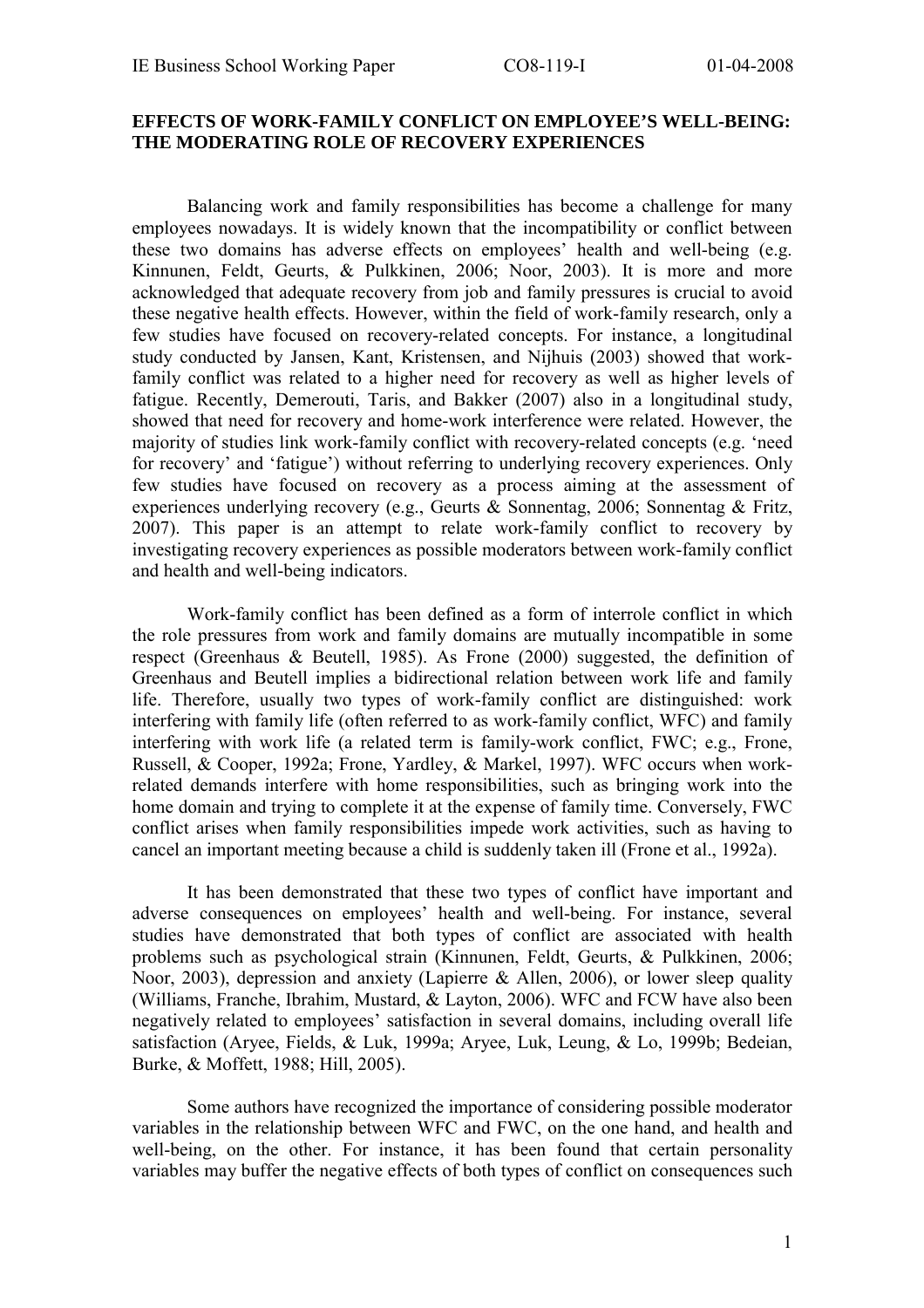as exhaustion and depression (Kinnunen, Vermulst, & Mäkikangas, 2003). Other studies provided evidence for the moderating effect of support or coping on relationships between WFC/FWC and strain outcomes (Brough  $\&$  O'Driscoll, 2005; Viswesvaran, Sanchez, & Fisher, 1999).

In this study, we seek to expand the range of possible moderator variables in the relationship between WFC/FWC and well-being by studying recovery experiences. The idea behind examining recovery experiences is to recognize that some individuals may be more prone to experience diminished well-being because of the difficulties they have to recover.

### **THEORETICAL FRAMEWORK AND HYPOTHESES**

During the last few decades, several studies have demonstrated that people who face stressful situations at work tend to experiment lower levels of psychological well-being and more health problems (e.g. De Lange, Taris, Kompier, Houtman, & Bongers, 2003; Sonnentag  $&$  Frese, 2003). This is the reason why recovery is so necessary to avoid the negative effects associated to these stressful conditions (Eden, 2001).

Recovery has been defined as a process of psycho-physiological unwinding after effort expenditure at work (Geurts & Sonnentag, 2006) and it is considered a process that is opposite to the building up of strain (Geurts & Sonnentag, 2006; Sonnentag & Fritz, 2007). A small but growing body of empirical research has found that positive experiences after work, such as taking time to relax or learning new things, may increase well-being. However, if people still face stressful situations during potential recovery time (e.g., a vacation period), the levels of exhaustion seem to increase when they return to work (Fritz & Sonnentag, 2006). Recent research has started to analyze a serial of recovery experiences that can help individuals to unwinding from stressors (Sonnentag & Fritz, 2007).

# *Two Recovery Experiences: Psychological Detachment from Work and Verbal Exrpession of Emotions*

*Psychological detachment from work* has been defined by Etzion et al., (1998) as "the individual's sense of being away from the work situation"  $(p.579)$ . This definition implies that psychological detachment is not only being physically away from the workplace, but also being mentally occupied with other activities different from those related to work duties. It has been demonstrated that psychological detachment from work helps people to recover from stress. For example, Sonnentag and Bayer (2005), in a daily survey study, found that psychological detachment from one's job during leisure activities resulted in a better mood and less fatigue at bedtime. We aim to consider psychological detachment from work as a personal resource that may prevent WFC/FCW to result in reduced health and well-being. In other words, if, for instance, work interferes with employees' family life, its negative effect on health and well-being will be lower when individuals are capable to "switch off" mentally from work facilitating the recovery process.

Until now, recovery strategies primarily involve cognitive and behavioural aspects. For example, psychological detachment from work implies not thinking about work as well as engaging in other activities not related to job duties. We believe that it would also be interesting to understand the concept of recovery from an emotional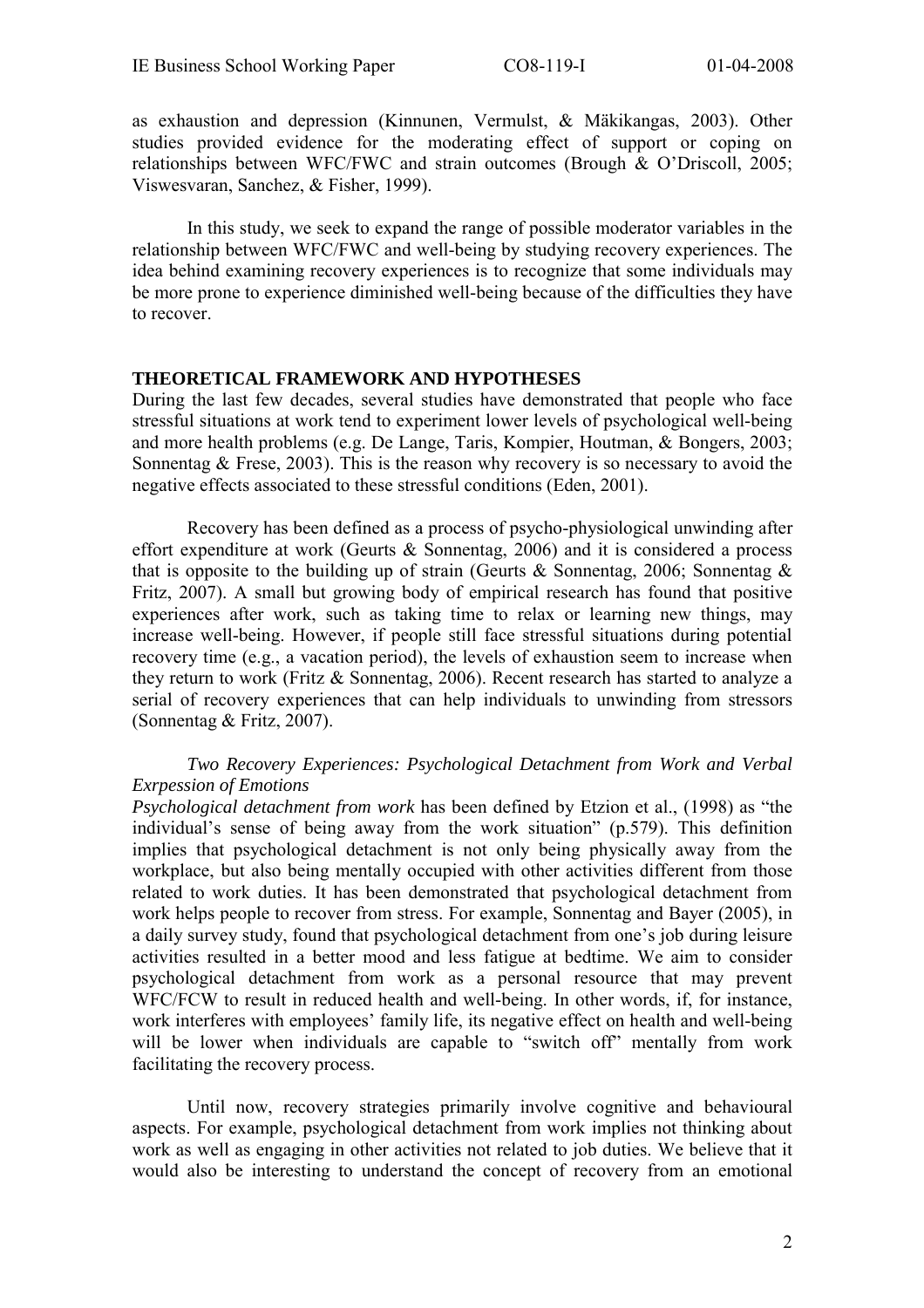viewpoint. Therefore, and in contrast with previous research in this area, we included *verbal expression of emotions* as a possible emotional recovery experience as previous research has demonstrated that particularly this concept has been strongly related to health (Moreno-Jiménez, Garrosa, Losada, Morante, & Rodríguez, 2004). Verbal expression of emotions is part of the emotional competence construct (EC), defined as "the demonstration of self-efficacy in emotion-eliciting social transactions," (Saarni, 1999) and is conceptually known as the ability to use emotional vocabulary to express feelings (Saarni, 2000). In the context of the work-family interface, verbal expression of emotions can also be considered an important personal resource that may buffer the impact of WFC.FWC on well-being. The finding that the negative effects of WFC/FCW are higher among people who do not have social support (Noor, 2002) may be understood from this perspective. It may well be that people who experience WFC/FCW and who can use their social network to express their emotions (e.g. to their supervisor, colleagues or family members), may experience their conflicting situation in a different way, preventing the adverse impact on health and well-being. Verbally expressing emotions may be considered a way of recovering from a negative mood state, liberating feelings of uneasiness and displeasure, and at the same time, looking for social support.

#### *The Moderating Role of Recovery Experiences*

For the purposes of this study, we founded our hypotheses on two theories that provide a useful framework to study the potentially buffering role of recovery in the relation between WFC/FWC and well-being: the Conservation of Resources (COR) Theory and the Effort-Recovery (E-R) Model. According to the Conservation of Resources Theory (Hobfoll, 1989, 2001), the threat of or actual loss of resources is the chief element of the stress process. "Resources" refer to a broad category including external objects and conditions such as relationships, as well as personal characteristics and energies such as skills. For the aim of conceptual clarity, in the current paper we define "resources" as "personal experiences that have the potential to have a recovering effect". COR theory has been related to the work-family interface with the reasoning that WFC/FWC lead to strain because resources are lost in attempting to balance work and family lives (Grandey & Cropanzano, 1999), and that personal resources may be important to reduce the negative effects of WFC/FWC. In the current study, recovery experiences are considered as personal resources that may help to reduce the negative impact of WFC.FWC on well-being, more specifically, on psychological strain and life satisfaction.

The E-R Model (Meijman & Mulder, 1998) assumes that effort expended at work may lead to negative load reactions such as strain and fatigue. Usually, these reactions are reversible. However, without sufficient recovery from these load reactions, psychobiological systems do not stabilize at baseline levels. As a consequence, load reactions accumulate and may result in chronic and manifest health problems.

The importance of recovery as an explanatory mechanism between acute stress reactions and chronic health problems has been recently addressed by Geurts and Sonnentag (2006). These authors propose that a chronic situation of sustained physiological activation may lead to chronic health impairment if the recovery process is incomplete. Following this model, we consider recovery experience as potentially buffering mechanisms in the relation between WFC/FWC and health. Building upon this theoretical framework, we developed the following research hypotheses: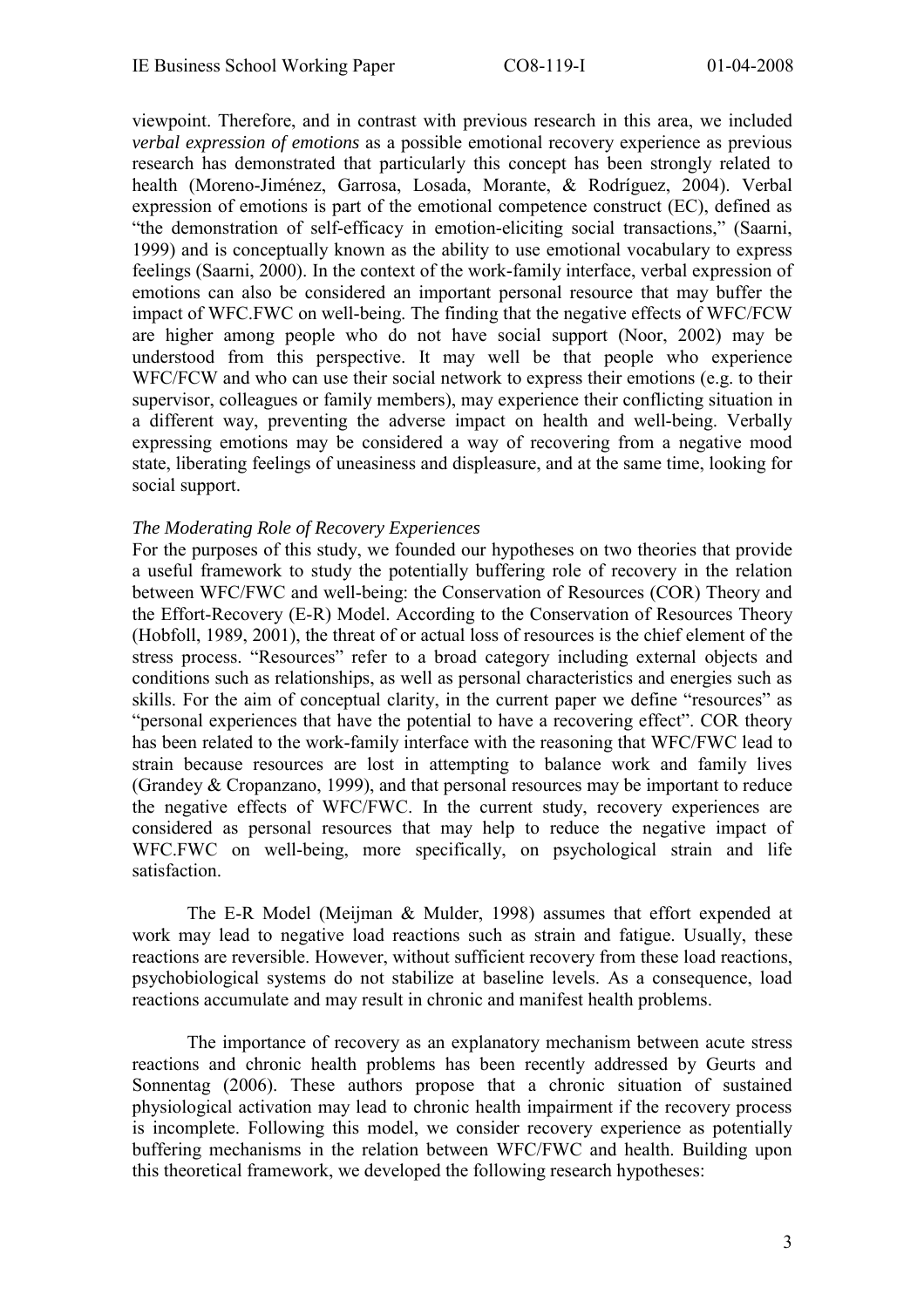- ! *Hypothesis 1.* Psychological detachment from work will buffer the relationship between WFC and well-being, such that the negative impact of WFC on (a) psychological strain and (b) life satisfaction will be lower among individuals who experience high detachment from work.
- ! *Hypothesis 2.* Psychological detachment from work will buffer the relationship between FWC and well-being, such that the negative impact of FWC on (a) psychological strain and (b) life satisfaction will be lower among individuals who experience high detachment from work.
- ! *Hypothesis 3.* Verbal expression of emotions will buffer the relationship between WFC and well-being, such that the negative impact of WFC on (a) psychological strain and (b) life satisfaction will be lower among individuals who report high verbal expression of emotions.
- ! *Hypothesis 4.* Verbal expression of emotions will buffer the relationship between FWC and well-being, such that the negative impact of FWC on (a) psychological strain and (b) life satisfaction will be lower among individuals who report high verbal expression of emotions.

# **METHOD**

### *Sample*

The sample of our study incorporated 128 emergency professionals from Spain. The main work tasks of these professionals are providing medical assistance in the case of emergencies (e.g. car accidents), and providing transportations for ill persons (e.g., from their home to medical institutions, or from one hospital to another). Emergency services workers are at high risk of suffering from stress and health problems since their job is characterized by high workload and time pressure (Figley, 1989; Stamm, 1995). However, little is known about work-family conflict and its consequences among this kind of professionals (Brough, 2005; Shakespeare-Finch, Smith, & Obst, 2002).

The average age of participants (79 men and 46 women) was 34 years (SD = 7.7). The average hours worked per week was 35 hours  $(SD = 9.1)$ . The majority of the participants (79%) were cohabiting with a partner, whereas 17.5% were living alone. In total, 57% of the participants had no children, 19.5% had one child, 14,1% had two children, and 6.2% had three or more children. Of the 128 participants, 50% were ambulance drivers, 21% were physicians and 19.5% were nurses.

### *Procedure*

We had contact with the supervisors of three emergency services of the Community of Madrid- SUMMA 112, CRUZ ROJA and SAMUR-. We reached participants by phoning the head of each organization and asking them if they would be willing to participate in our study. Once they had given their consent for participation, supervisors estimated the number of respondents in their own organization. We sent out survey packages including a letter, a self-report questionnaire with instructions, and a return envelope. The letter described the purpose of the study, emphasized voluntariness, anonymity and confidentiality. In each center, a return box was installed. Participants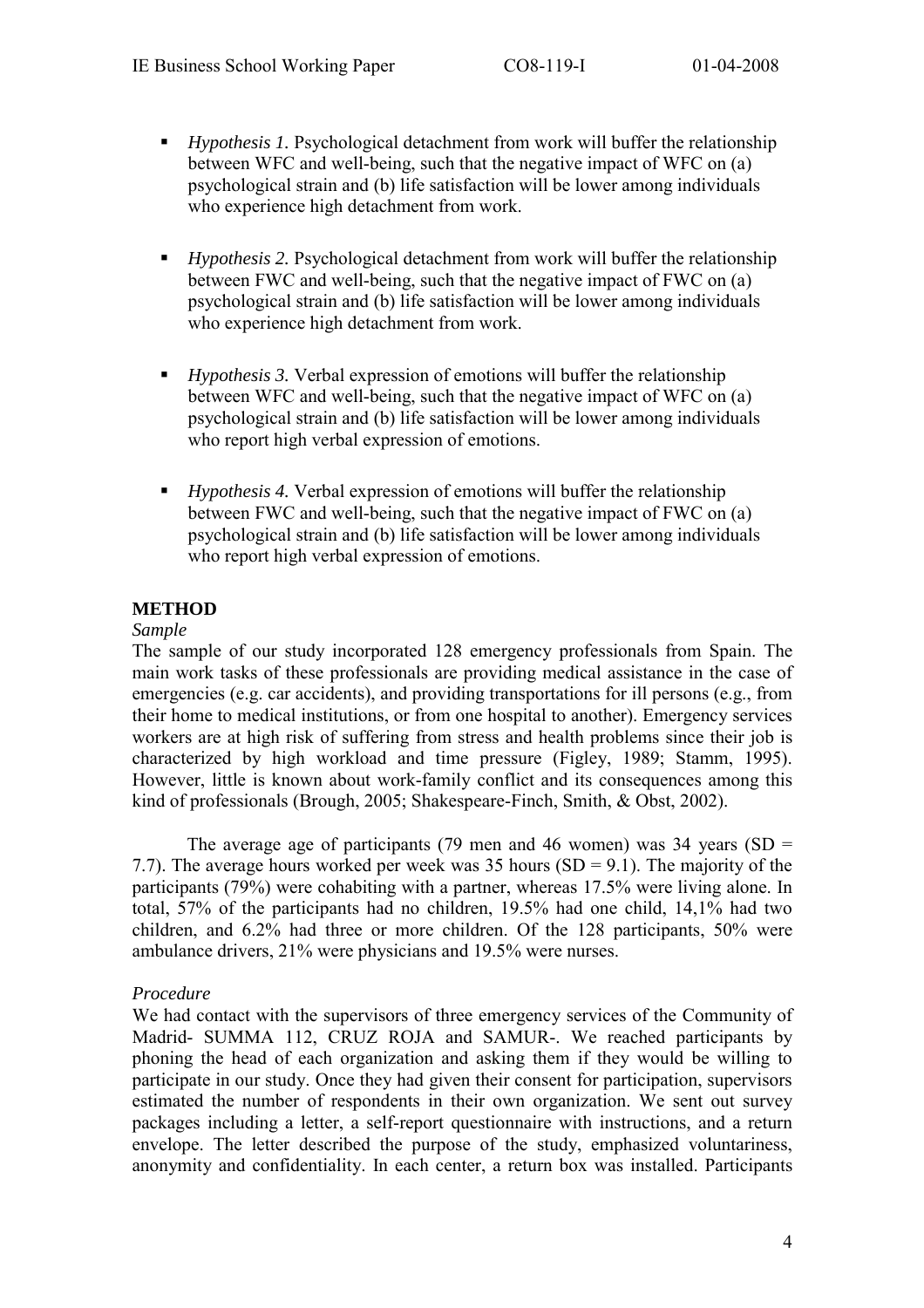were asked to deposit the completed questionnaires in a sealed envelope in these boxes, that were sent back to the researchers.

#### *Measures*

*Work-family conflict and family-work conflict* was measured by two subscales of the SWING (Geurts Taris, Kompier, Dikkers, Van Hooff, & Kinnunen, 2005). The workfamily conflict (WFC) subscale was composed of 8 items and the family-work conflict (FWC) subscale was composed of 4 items. Respondents used a 4-point scale ranging from 0 to 3 (never, sometimes, often and always) to indicate the frequency with which they had experienced the situations described by each of the 12 items (e.g. "Your work schedule makes it difficult for you to fulfil your domestic obligations?"). Cronbach's  $\alpha$ were .90 for WFC and .86 for FWC.

*Psychological detachment from work* was measured by a six items scale developed for this study, based on Sonnentag and Fritz (2007). Items had to be answered on a 5-point Likert scale ranging from1 (I do not agree at all) to 5 (I fully agree). A sample item is : "After work, I forget about it". Cronbach's  $\alpha$  was .87.

*Verbal expression of emotions* was measured with a subscale from the emotional competence scale developed by Garrosa (2006). Participants rated their agreement with each of the 4 items on a 5-point Likert scale ranging from 1 (I do not agree at all) to 5 (I fully agree). A sample item is: "When I have problems and I feel bad, I talk to someone about how I feel". Cronbach's  $\alpha$  for this subscale was .77.

*Psychological strain* was assessed using the 12-item version of the general health questionnaire (GHQ-12) (Goldberg, 1972). The GHQ-12 asks participants how they felt through questions such as "Have you recently been feeling unhappy and depressed?", "Have you recently lost much sleep over worry?", or "Have you recently felt you couldn't overcome your difficulties?" Responses are given on a 4-point scale (ranging from 0 = better than usual to 3 = much less than usual). Cronbach's  $\alpha$  for this study was .88.

*Life satisfaction* was measured with the Satisfaction with Life Scale (Diener, Emmons, Larsen, & Griffin, 1985). The SWLS is a 5 item measure of global life satisfaction (e.g., "I am satisfied with my life"). Respondents were asked to rate the extent of their agreement to these items across a 7-point Likert-type scale ranging from 1 (*strongly disagree*) to 7 (*strongly agree*) and the measure showed a high internal consistency reliability ( $\alpha$  = .83).

*Controls*. We included gender, age, marital status, number of children, number of hours worked per week and professional status as control variables (Cullen & Hammer, 2007; Lapierre & Allen, 2006), as these variables may covary with the variables under study (e.g., WFC/FWC, life satisfaction and psychological strain), thus causing possible spurious relations.

#### **RESULTS**

# *Preliminary Analyses*

Table 1 presents the means, standard deviations, intercorrelations and reliability of all the study variables. All measurement scales were internally consistent, with  $\alpha$ 's ranging from .77 to .90, all above the .70 minimum established by Nunnaly and Berstein (1994).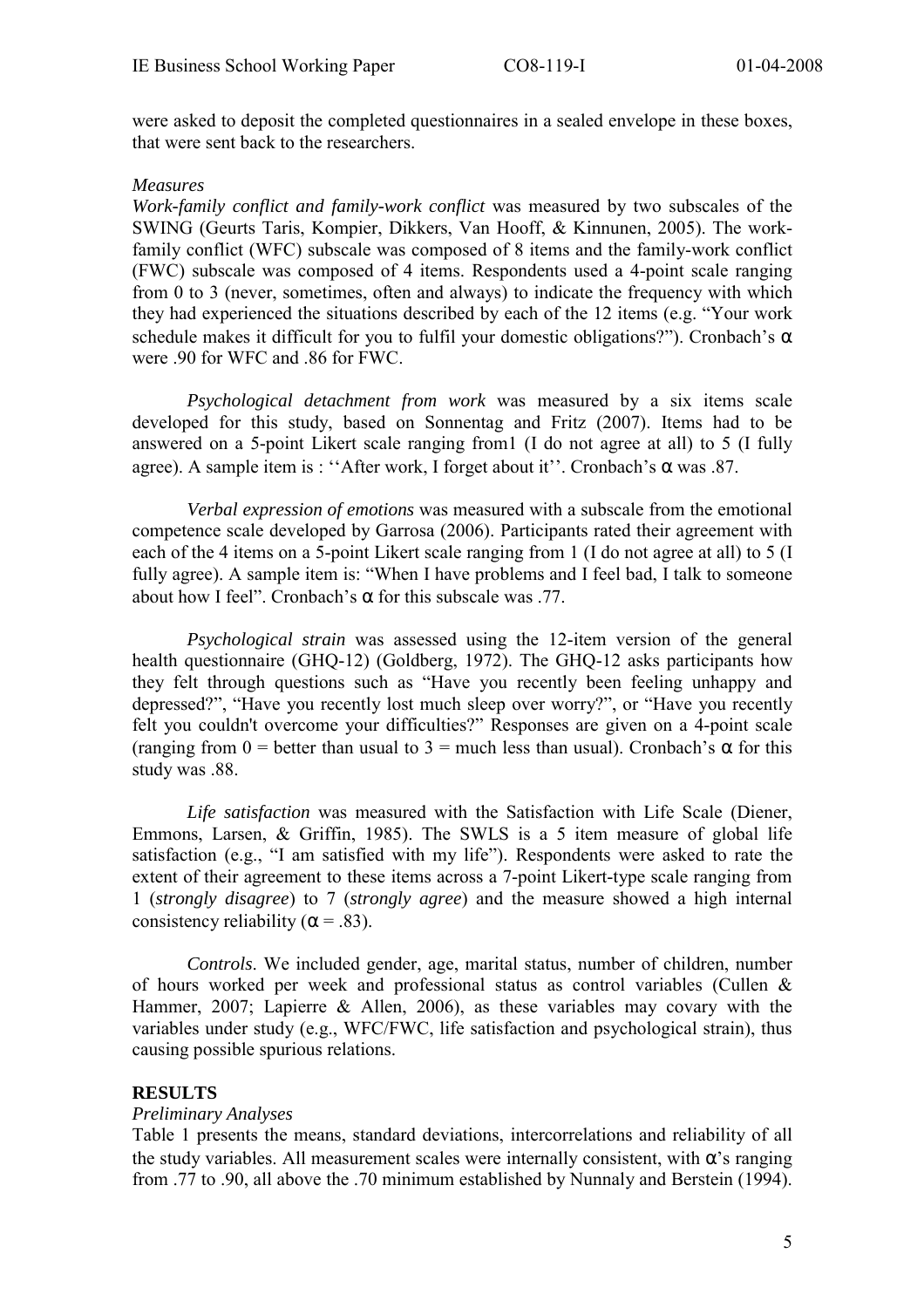Also, the correlations among the variables were in the expected direction. WFC has a significant positive and significant correlation with psychological strain ( $r = .42$  *p*  $\lt$ .001), and a significant negative correlation with life satisfaction ( $r = -.38$ ,  $p < .001$ ). A similar correlation pattern emerged for WFC. Conversely, psychological detachment from work had a significant negative correlation with psychological strain ( $r = 0.36$ ,  $p <$ .001), and a significant positive correlation with life satisfaction ( $r = .59$ ,  $p < .001$ ). A similar correlation pattern emerged for verbal expression of emotions.

#### -Insert table 1 about here-

The correlations among psychological detachment from work, verbal expression of emotions and the two types of conflict were all significant. From a theoretical viewpoint, it is possible that the two types of conflict and the two recovery experiences would show conceptual overlap. In order to explore this, we conducted an exploratory factor analysis with varimax rotation including the 8 WFC items, the 4 FWC items, the 6 psychological detachment items and the 4 emotional expression items. This factor analysis resulted in a clear four-factor solution with Eigenvalues of the four factors all being above 1. All items loaded on their respective factors and with cross-loading not exceeding .34. Thus, WFC, FWC, psychological detachment from work and verbal expression of emotions are not only theoretically but also empirically distinct concepts.

### *Moderation analyses*

We used hierarchical regression to test the potentially moderating role of the two recovery experiences, following the procedure suggested by Cohen, Cohen, West, and Aiken (2003). In order to avoid multicollinearity problems, all independent variables were centered prior to their entry in regression equations. The significance of the interaction effects was assessed after controlling for all main effects. Following Aiken and West (1991), interaction terms (i.e., two-way and three-way interactions between the three types of worktime demands, and two-way and three-way interactions between worktime demands and worktime control) were computed on the basis of the standardized component variables. Control variables were entered in Step 1 of the model, followed by the main effects of WFC and FWC in Step 2, psychological detachment from work and verbal expression of emotions in Step 3, and the four possible interaction terms in Step 4. We found no evidence of multicolinearity according to Kleinbaum, Kupper, and Mueller's (1988) criteria for VIF and tolerance values. Furthermore, the Durbin-Watson statistic for all analyses indicated that the errors were not correlated since values were in the recommended range  $(1.5-2.5)$ (Durbin & Watson, 1971; Ryan, 1997).

The multiple regression results for Steps  $1-4$  are shown in Table 2, first for psychological strain as dependent variable and next for life satisfaction as dependent variable. For both dependent variables, we will discuss the findings as obtained in Step 4.

As can be seen, the main effects of the two types of conflict and recovery experiences on psychological strain and life satisfaction were in the expected direction. When all variables were included in the model (Step 4), work-family conflict was associated to psychological strain  $(\beta = .21, p < .01)$  but not to life satisfaction. However, family-work conflict was associated both to psychological strain  $(6 = .39, p < .001)$  and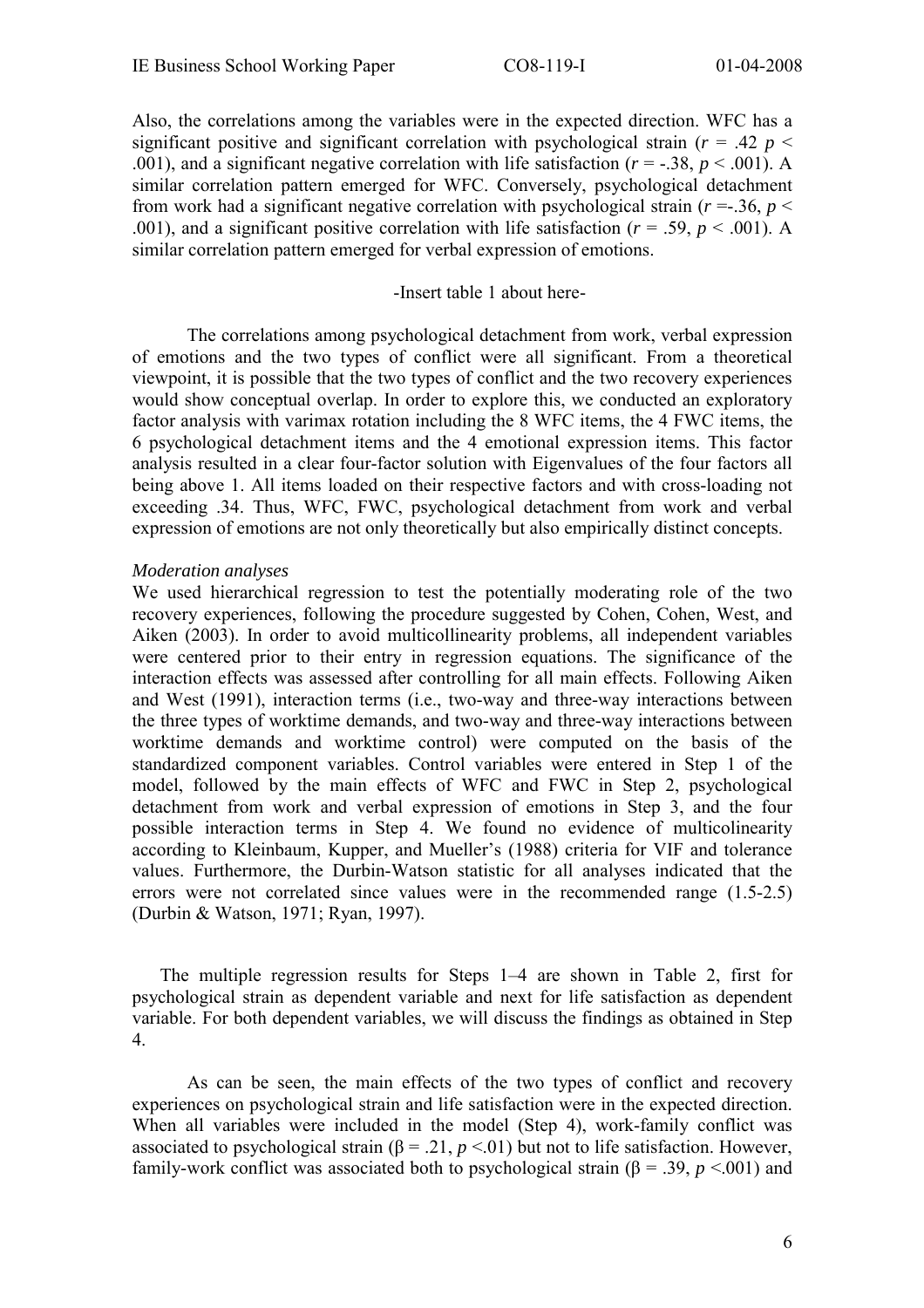to life satisfaction ( $\beta$  = -.28, *p* <.01). As regards the recovery experiences, psychological detachment from work was associated to life satisfaction ( $\beta$  = .39, *p* <.001) but not to psychological strain. Similarly, verbal expression of emotions was associated to life satisfaction, although this association was weaker ( $\beta$  = .17, *p* <.05), and it was not related to psychological strain. Finally, we did not find main effects of control variables on the two outcomes.

### -Insert table 2 about here-

The two recovery strategies contribute to the variance explained in psychological strain and life satisfaction. In the case of psychological strain, when interactions were entered in the model (Step 4), there was a statistically significant increment in variance beyond the control variables and main effects ( $\Delta R^2$ = .06, *p* <.01). In the case of life satisfaction, although there were an increment in variance, the contribution of the interactions were marginally significant ( $\Delta R^2$ = .04, *p* <.10).

To better explore the moderating effects, we plotted the interactions using the standardized regression coefficients of the regression lines for employees high (1 SD above the mean) and low (1 SD below the mean) on the moderator variable (Aiken  $\&$ West, 1991). Graphical representations of these interactions are shown in Figures a-d.

### -Insert figures 1 to 4 about here-

Hypothesis 1 proposed that psychological detachment from work will moderate the relationship between WFC and well-being. As expected, Figures 1 shows that the relationship between work-family conflict and psychological strain was stronger when psychological detachment from work was low ( $\beta$  = -.20, *p* <.05). Thus, Hypothesis 1 was supported for psychological strain. Also, Hypothesis 2 proposed that psychological detachment from work will moderate the relationship between FWC and well-being. As expected, Figure 2 indicates that the effect of family-work conflict on life satisfaction was weaker when psychological detachment from work was low  $(\beta = .31, p \le .01)$ , providing support for hypothesis 2 regarding life satisfaction.

Hypothesis 3 proposed that verbal expression of emotions will moderate the relationship between WFC and well-being. Contrary to our expectations, Figure 3 shows that the effect of work-family conflict on psychological strain was stronger when verbal expression of emotions was high  $(\beta = 23, p \le 01)$ . Thus, Hypothesis 3 was not supported. Hypothesis 4 proposed that verbal expression of emotions will moderate the relationship between FWC and well-being. Figure 4 shows that, as expected, the effect of family-work conflict on psychological strain was stronger when verbal expression of emotions was low ( $\beta$ = -.22, *p* <.05). Thus, these findings support Hypothesis 4 for psychological strain.

# **DISCUSSION**

### *General Findings and Implications for Theory*

The purpose of this study was to elucidate the relationships of WFC and FWC with two well-being indicators, that is, psychological strain and life satisfaction by studying the possible moderating role of two recovery experiences. In general, our findings support the notion that psychological detachment for work is an effective strategy to mitigate some of the negative consequences of work-family conflict on employees' well-being.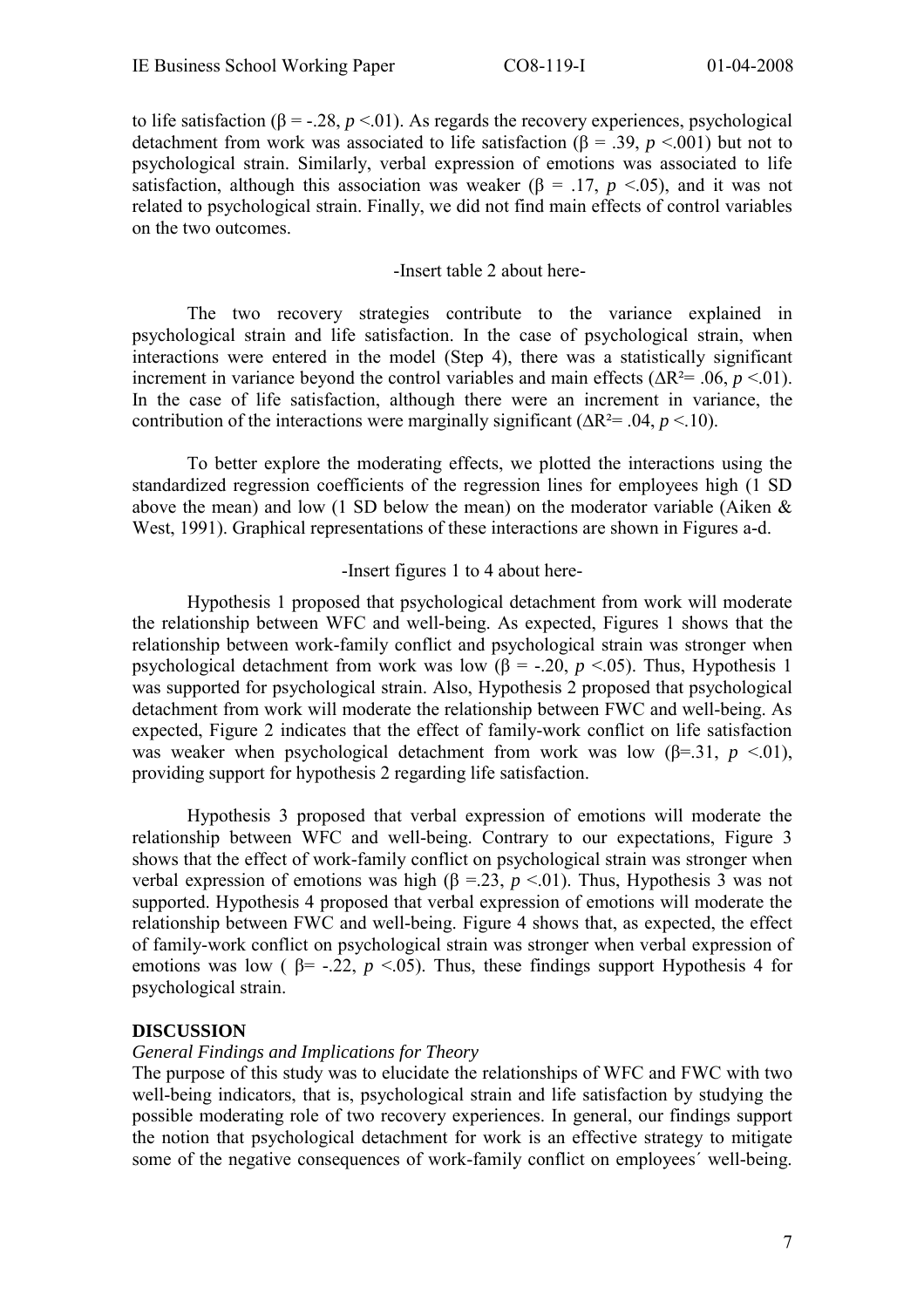Moreover, the buffering effects of verbal expression of emotions on the relationship between work-family conflict and well-being are more complex.

Psychological detachment from work moderates the relationship between workfamily conflict and psychological strain. Furthermore, this recovery process also moderates the relationship between family-work conflict and life satisfaction. What this means is that when work interferes with family responsibilities, disconnecting from job related duties can be an important resource to diminish the effects of conflict on psychological strain. Furthermore, when people have to attend family demands, their performance at work can be reduced, and this descent on work, could diminish their level of life satisfaction. However, when people are capable of attending their family demands, disconnecting from work when necessary, the level of life satisfaction does not diminish. These findings are in line with Etzion et al. (1998), who also demonstrated the moderating role of psychological detachment, but in this case, in the relationship between work stressors and burnout.

Surprisingly, psychological detachment from work did not moderate the relationship between work-family conflict and life satisfaction and between familywork conflict and psychological strain. In the first case, it may be that when work interferes with family, it is difficult to disconnect from the source of your conflict, which can lead to lower levels of life satisfaction in the long term. In the second case, a possible explanation could be that when family interferes with job related duties, although individuals disconnect from work, it is likely that they continue thinking about their family matters, making more difficult to attenuate the levels of psychological strain.

Regarding verbal expression of emotions, it was hypothesized that this recovery experience would help to buffer the negative effects of conflict on health and wellbeing. Within the framework of emotional competences, other studies have demonstrated that variables such as sense of humour help to reduce the negative impact of work stressors (e.g. Moran, 1999). Consistent with these studies, we found here that verbal expression of emotions moderated the relationship between family-work conflict and psychological strain, in the expected direction. It seems that expressing your personal problems is helpful. Probably, the explanation of this result is in line with the previous argument, and it depends on the content and on the listener. For instance, it may be that people receive more support when they talk to their family about personal problems than when they talk about work related issues. These results are in line with Gálvez (2006), who found the similar moderating pattern studying the process of burnout among physicians. What our findings suggest is that verbal expression of emotions could be considered as a double-edge sword, since depending on the type of conflict, expressing verbally the uneasiness about the situation, can increase the levels of psychological strain.

An intriguing finding is the reverse buffering effect of verbal expression of emotions on psychological strain. Contrary to our expectations, we found that workfamily conflict was more strongly associated to psychological strain when verbal expression of emotions was high. A possible explanation of this result could be that talking about your conflict turns into a vicious circle, making the conflict increase and creating more strain. From this viewpoint, it may be that expressing your emotions is not as important as the expressed content and the reaction of the listener.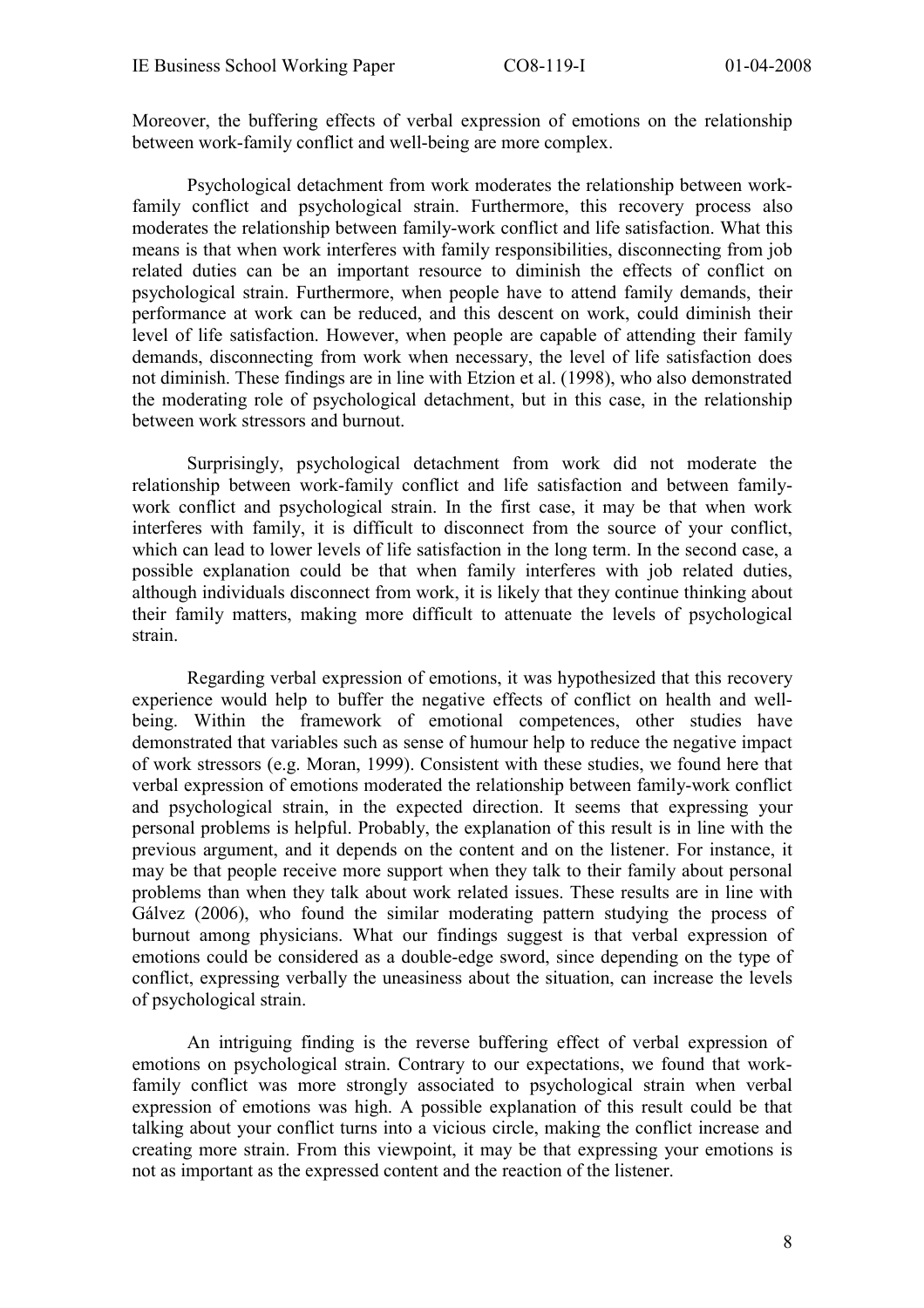### *Practical Implications*

This study has some practical implications. Our findings recognize the importance of psychological detachment from work to reduce psychological strain and increase life satisfaction. Furthermore, it has been demonstrated that psychological detachment from work increases organizational commitment (Fritz & Sonnentag, 2006; Sonnentag, 2003). Therefore, organizations should recognize the relevance of recovery, and reorganize work schedules, which are, to a large extent, the reason why employees have difficulties to recover (Sonnentag, 2003). Offering possibilites such as leisure activities or workshops about relaxation or time management would be also very helpful.

On the other hand, several authors have increasingly come to recognize the importance of providing employees with skills related to emotional competence, specially, among health care professionals (Garrosa, Moreno-Jiménez, Gálvez,  $\&$ Rodríguez-Carvajal, 2005; Giardini & Frese, 2006). As the term "competence" indicates, it is an ability that can be improved through training. It is important to note the importance of providing employees with these abilities since research has provided greater support for the positive consequences of this personal resource (e.g. Asher  $\&$ Rose, 1997; Thompson, 1991; Wolchik & Sandler, 1997).

### *Limitations and Suggestions for Future Research*

Although this study contributes to our understanding of the work-family interface, several limitations should be considered. First, the cross-sectional nature of the data does not permit causal relationships among the variables. Longitudinal data will be necessary to establish causality among these relationships.

Another limitation is that our data are based on self-reports, provided by a single source, creating the possibility for common-method variance. As Poelmans, O'Driscoll, and Beham (2005) suggest, work-family conflict is a dynamic process which occurs in a context where several individuals are mutually interdependent. Therefore, future research should collect data from multiple sources, although as many authors have pointed out, it is difficult to obtain information from other family members in topics as sensitive as the work-family interface (Aryee, Srinivas, & Tan, 2005; Duxbury & Higgins, 1991). Anyway, we took precautions to reduce response biases, such as choosing scales with different response formats to curb consistency bias (Lapierre  $\&$ Allen, 2006; Podsakoff, MacKenzie, Lee & Podsakoff , 2003). Furthermore, previous research has found that common method variance does not magnify the effects of interactions, but in any case it attenuates them (Barling, Rogers, & Kelloway, 1995).

Adittionally, the modest size of the sample, restricts the generalizability of our results. However, Tabachnick and Fidell (1989, p. 128) in their multiple regression chapter stated that a bare minimum requirement was to have at least 5 times more cases than IVs. In our study, with an N of 128 and 10 IVs in our regression analyses, the cases to independent variables ratio is 1:13, which is appropriate according to Tabachnick and Fidell's guidelines. Nevertheless, future research should include a larger sample to check the moderating role of the proposed recovery experiences.

Finally, we propose several suggestions for future research. First, there are professionals with certain work characteristics that make especially difficult for them to balance work and family. Research among emergency professionals, health care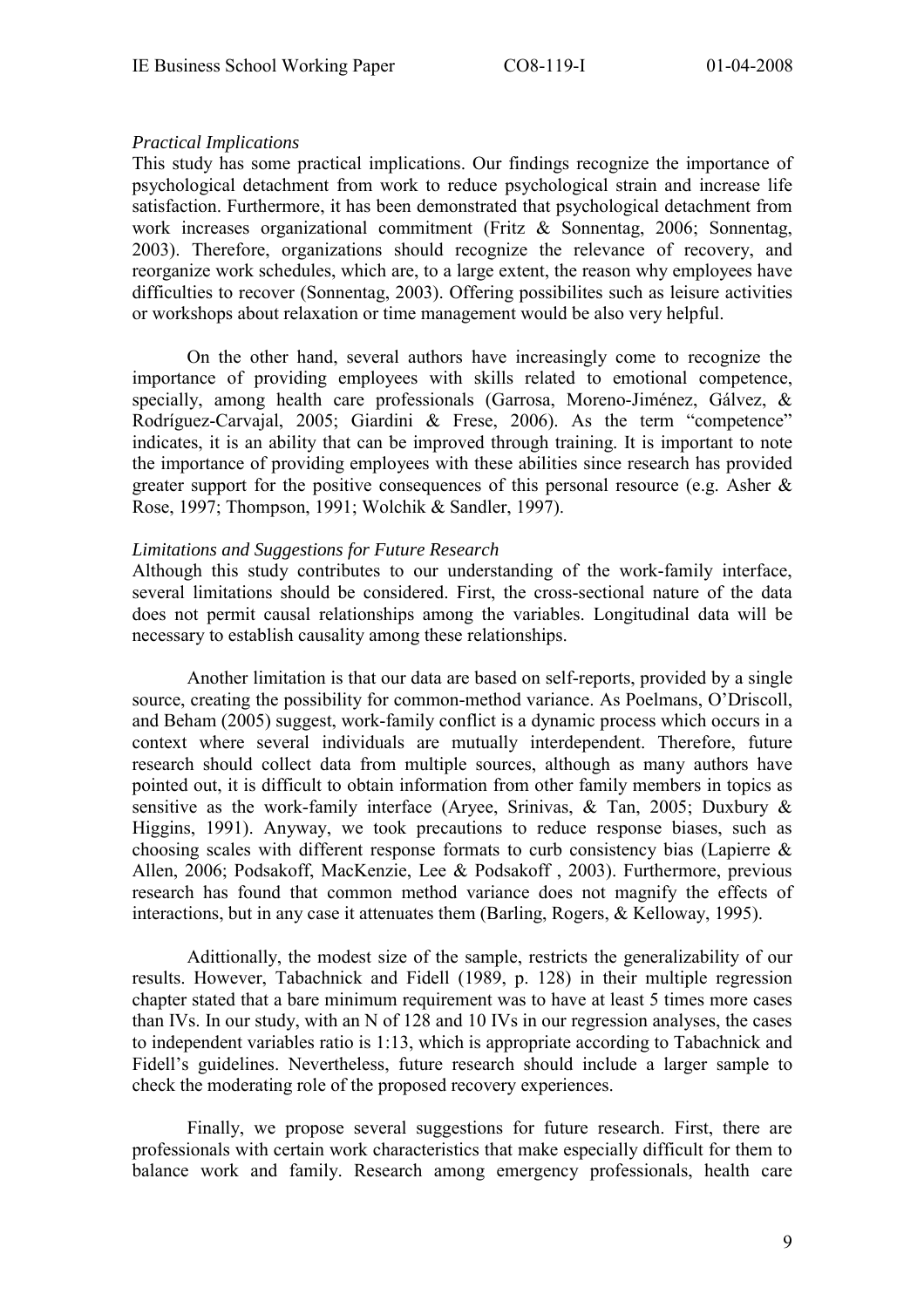professionals, or shift-work employees is relevant and has both practical and theoretical value. Thus, future research should focus not only on managerial employees but also on these kind of samples.

Second, this study is a first attempt to examine recovery strategies related to the work-family interface. In the future, it would be interesting to continue examining the moderating role of psychological detachment from work and verbal expression of emotions, to achieve a better understanding of the existing relationships. For instance, relating the verbal expression of emotions with the received social support could help us to understand some of the results found in this study. In fact, the inconsistent findings concerning verbal expression of emotions imply that future research is needed to illuminate if this variable may play a beneficial, neutral or hindering role in the recovery process. Moreover, it is necessary to focus on a broad range of recovery experiences. Recently, Sonnentag and Fritz (2007) have proposed four recovery experiences that could be examined in the context of work and family, such as the individuals' control over their leisure time, their ability to disconnect psychologically from work, their ability to relax, and their engagement in mastery experiences. Furthermore, other authors have referred to sleep quality as an important variable in the recovery process (Fritz & Sonnentag, 2005; Lapierre & Allen, 2006; Williams et al., 2006), and given the little research linking work-family and sleep quality, it would be very interesting to examine this variable.

Further research that continues examining all these variables is necessary to achieve a better understanding of the relationships between work and family domains. These relationships are complex and recovery processes can be taking part in different parts of the process. Finding out which recovery experiences help people to better manage work and family responsibilities, will lead to the improvement of the quality of life of working people, their families and the overall society.

In conclusion, to date, none of the prior research on the work-family interface had attempted to bridge work-family conflict and personal resources by examining recovery strategies. Recently, Geurts and Sonnentag (2006) have pointed out that research should examine recovery processes focusing not only on stressful experiences at work, but also on experiences outside this domain. The current study addresses this gap by linking these two aspects. Moreover, we extend the range of recovery experiences, focused until now on cognitive and behavioral aspects, by including verbal expression of emotions as an emotional recovery experience.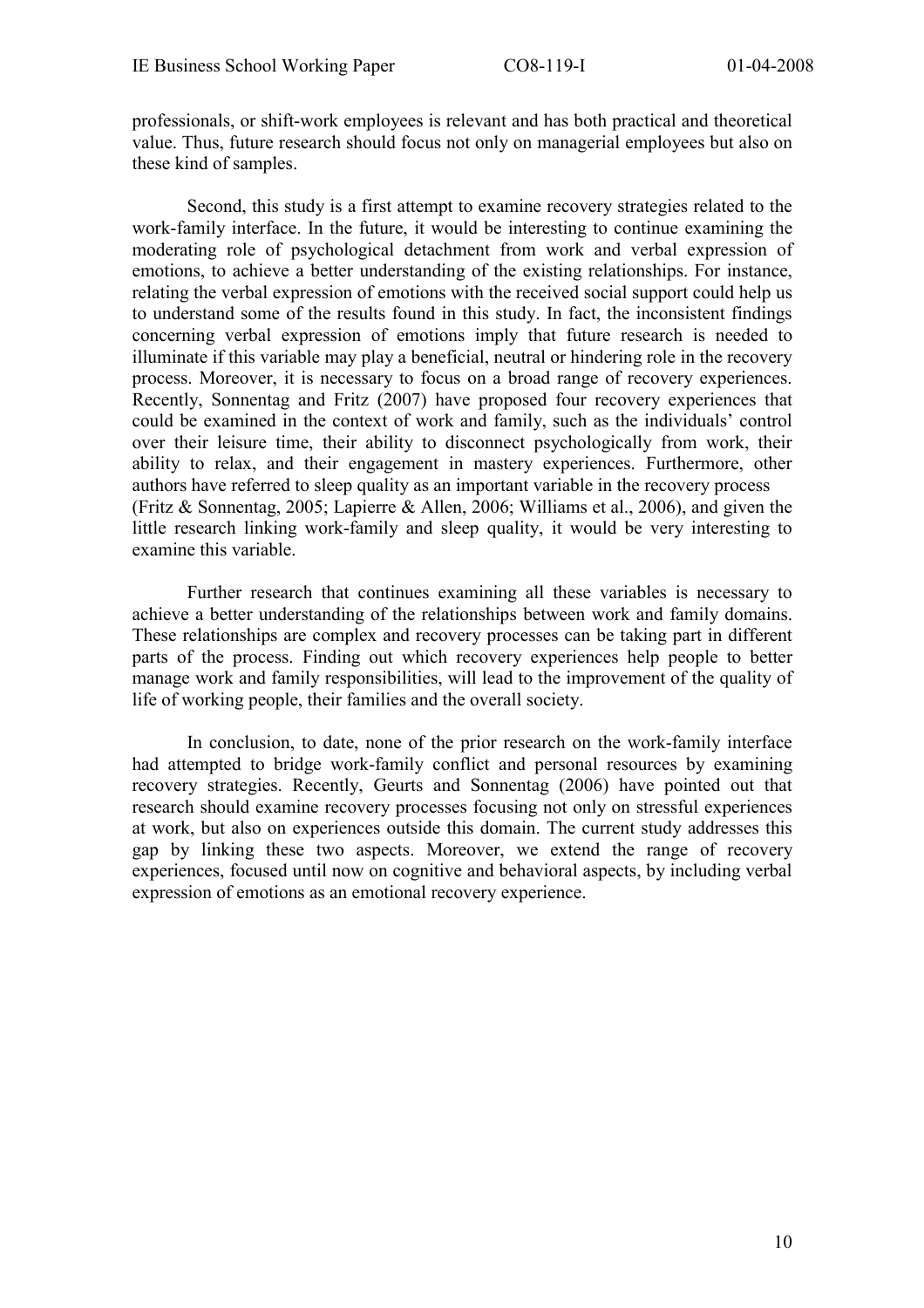#### **REFERENCES**

- Aiken, L.S & West, S. (1991). *Multiple regression: Testing and interpreting interactions.* Newbury Park, CA: Sage.
- Aryee, S., Fields, D., & Luk, V. (1999a). A cross-cultural test of a model of the work-family interface. *Journal of Management, 25*, 491-511.
- Aryee, S., Luk, V., Leung, A., & Lo, S. (1999b). Role stressors, interrole conflict, and wellbeing: The moderating influence of spousal support and coping behaviors among employed parents in Hong Kong. *Journal of Vocational Behavior, 54*, 259-278.
- Aryee, S., Srinivas, E. S., & Tan, H. H. (2005). Rhythms of life: Antecedents and outcomes of work–family balance in employed parents. *Journal of Applied Psychology, 90,* 132– 146.
- Asher, S., & Rose, A. (1997). Promoting children's social-emotional adjustment with peers. In P. Salovey & D. Sluyter (Eds.), *Emotional development and emotional* (pp. 196-224). New York: Basic Books.
- Barling, J., Rogers, K., & Kelloway, K. E. (1995). Some effects of teenagers' part-time employment: The quantity and quality of work make the difference. *Journal of Organizational Behavior, 16, 143-154.*
- Bedeian, A. G., Burke, B. G., & Moffett, R. G. (1988). Outcomes of work-family conflict among married male and female professionals. *Journal of Management, 14*, 475-491.
- Brough, P. (2005). A comparative investigation of the predictors of work-related psychological well-being within police, fire and ambulance workers. *New Zealand Journal of Psychology, 34(2),* 127-134.
- Cohen, J., Cohen, P., West, S. G. & Aiken, L. S. (2003). *Applied multiple regression/correlation analysis for the behavioral sciences* (3rd Ed.). Mahwah, NJ: Erlbaum.
- Cullen, J., & Hammer, L. (2007). Developing and testing a theoretical model linking workfamily conflict to employee safety. *Journal of Occupational Health Psychology, 12(3),*  $266 - 278$ .
- De Lange, A. H., Taris, T. W., Kompier, M. A. J., Houtman, I. L. D., & Bongers, P. M. (2003). ìThe very best of the milleniumî: Longitudinal research and the demand- controlsupport model. *Journal of Occupational Health Psychology, 8, 282–305.*
- Demerouti, E., Taris, T. W., Bakker, A. B. (2007). Need for recovery, home–work interference

 and performance: Is lack of concentration the link? *Journal of Vocational Behavior, 71*  $204 - 220$ .

- Diener, E.D., Emmons, R.A., Larsen, R.J. & Griffin, S. (1985). The satisfaction with life scale. *Journal of Personality Assessment, 49,* 71-75.
- Durbin, J. & Watson, G. S. (1971). Testing for serial correlation in least squares regression. *Biometrika, 58,* 1-19.
- Duxbury, L. E., & Higgins, C. A. (1991). Gender differences in work–family conflict. *Journal of Applied Psychology, 76, 60–74.*
- Eden, D. (2001). Vacations and other respites: Studying stress on and off the job. In C. L. Cooper & I. T. Robertson (Eds.), *International review of industrial and organizational psychology* (pp. 121–146). Chichester: Wiley.
- Etzion, D., Eden, D., & Lapidot, Y. (1998). Relief from job stressors and burnout: Reserve service as a respite. *Journal of Applied Psychology*, 83, 577–585
- Figley, C. R. (1989). *Helping traumatized families.* San Francisco: Jossey-Bass.
- Fritz, C., & Sonnentag, S. (2005). Recovery, health, and job performance: Effects of weekend experiences. *Journal of Occupational Health Psychology, 10, 187–199.*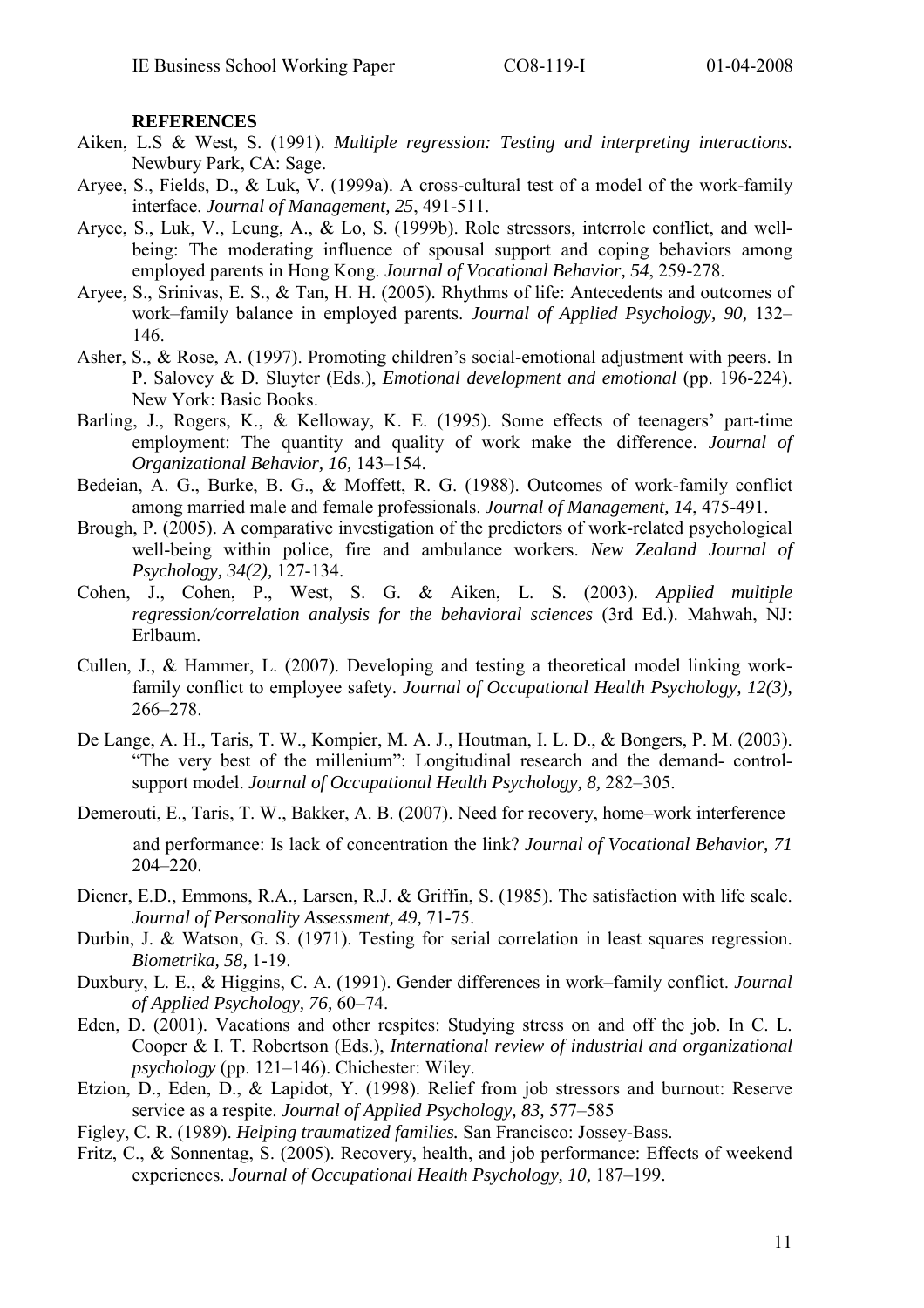- Fritz, C., & Sonnentag, S. (2006). Recovery, well-being, and performance-related outcomes: The role of workload and vacation experiences. *Journal of Applied Psychology, 91,*  $936 - 945$ .
- Frone, M. R. (2000). Work-family conflict and employee psychiatric disorders: The national comorbidity survey. *Journal of Applied Psychology, 85*, 888-895.
- Frone, M. R., Russell, M., & Cooper, M. L. (1992a). Antecedents and outcomes of work-family conflict: Testing a model of the work-family interface. *Journal of Applied Psychology, 77*, 65-78.
- Frone, M. R., Russell, M., & Cooper, M. L. (1992b). Prevalence of work-family conflict: Are work and family boundaries asymmetrically permeable? *Journal of Organizational Behavior, 13*, 723-729.
- Frone, M. R., Yardley, J. K., & Markel, K. (1997). Developing and testing an integrative model of the work-family interface [Special Issue]. *Journal of Vocational Behavior, 50*, 145- 167.
- Gálvez, M. (2006). *El desgaste profesional médico. Evaluación específica, la personalidad positiva como recurso y propuestas de prevención.* Tesis Doctoral no publicada. Universidad Autónoma de Madrid.
- Garrosa, E. (2006). *Los procesos emocionales de resistencia: un afrontamiento adaptativo ante el desgaste profesional. Madrid: Ediciones Universidad Autónoma.*
- Garrosa, E., Moreno-Jiménez, B., Gálvez, M., & Rodríguez-Carvajal, R. (2005). Variables predictoras del burnout en enfermería: importancia de los procesos emocionales de resistencia. *Medicina y Seguridad del Trabajo,* 19, 5-13.
- Geurts, S., & Sonnentag, S. (2006). Recovery as an explanatory mechanism in the relation between acute stress reactions and chronic health impairment. *Scandinavian Journal of Work, Environment & Health, 32 (6),* 482-492.
- Geurts, S., Taris, T. W., Kompier, M. A. J., Dikkers, J. S. E., Van Hooff, M. L. M., & Kinnunen, U. M. (2005). Work-home interaction from a work psychological perspective: Development and validation of a new questionnaire, the SWING. *Work & Stress, 19* (4), 319-339.
- Giardini, A., & Frese, M. (2006). Reducing the Negative Effects of Emotion Work in Service Occupations: Emotional Competence as a Psychological Resource. *Journal of Occupational Health Psychology, 11, 63–75.*
- Goldberg, D. P. (1972). *The detection of psychiatric illness by questionnaire*. London: Oxford University Press.
- Grandey, A. A., & Cropanzano, R. (1999). The conservation of resources model applied to work-family conflict and strain. *Journal of Vocational Behavior, 54*, 350-370.
- Greenhaus, J., & Beutell, N. (1985). Sources of conflict between work and family roles. *Academy of Management Review, 10*, 76-88.
- Hill, E. J. (2005). Work-family facilitation and conflict, working fathers and mothers, workfamily stressors and support. *Journal of Family Issues, 26*(6), 793-819.
- Hobfoll, S. E. (1989). Conservation of resources: A new attempt at conceptualizing stress. *American Psychologist, 44,* 513-524.
- Hobfoll, S. E. (2001). The influence of culture, community, and the nested-self in the stress process: Advancing conservation of resources theory. *Applied Psychology: An International Review, 50, 337–370.*
- Jansen N.W., Kant I., Kristensen T.S.; & Nijhuis F.J., (2003). Antecedents and consequences of work-family conflict: A prospective cohort study. *Journal of Occupational and Environmental Medicine, 45(5),* 479,491.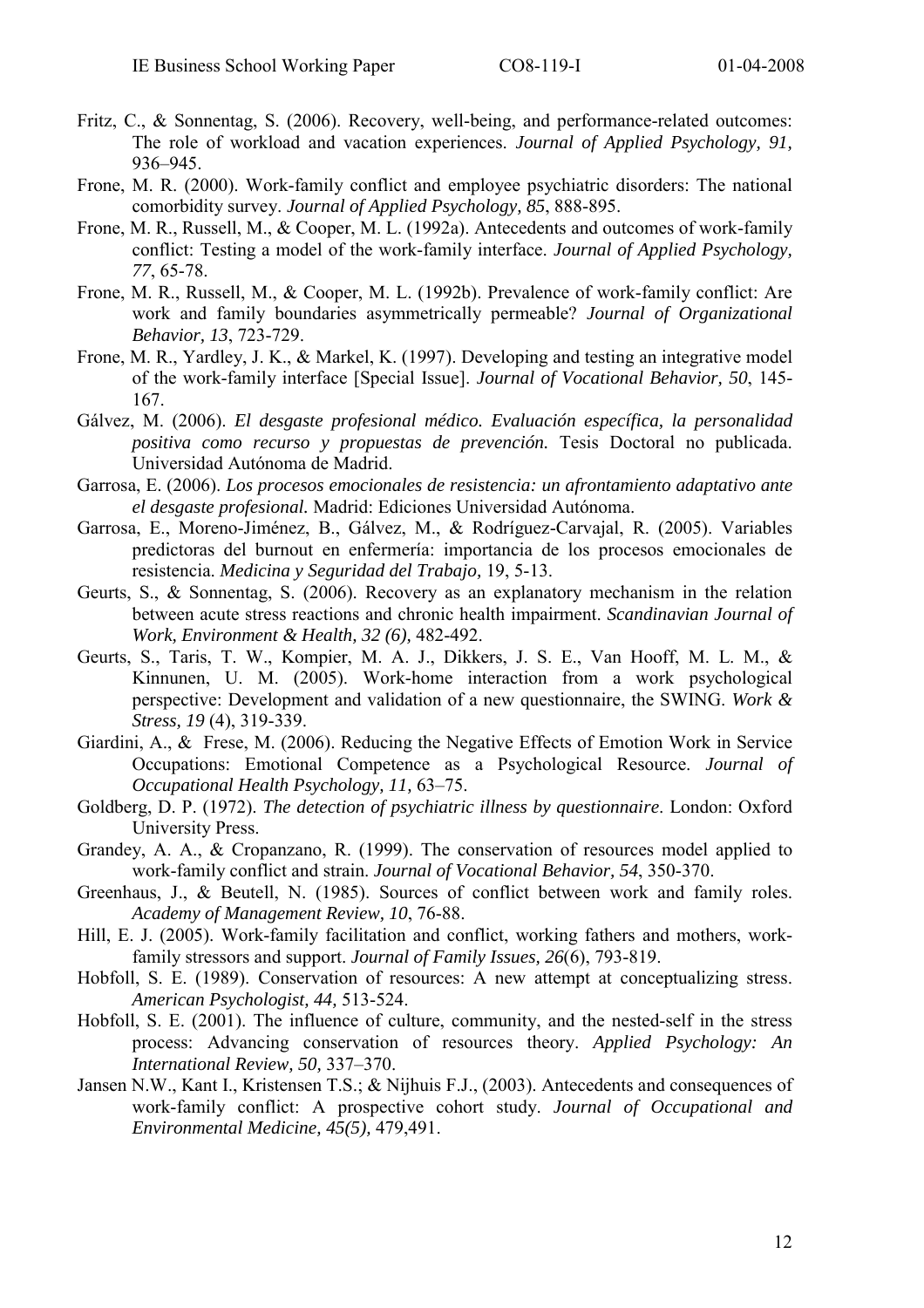- Kinnunen, U., Feldt, T., Geurts, S., & Pulkkinen, L. (2006). Types of work-family interface: Well-being correlates of negative and positive spillover between work and family. *Scandinavian Journal of Psychology, 47,* 149-162.
- Kinnunen, U., Vermulst, A., & Mäkikangas, A. (2003). Work-family conflict and its relations to well-being: The role of personality as a moderating factor. *Personality and Individual Differences, 35*, 1669-1683.
- Kleinbaum, D. G., Kupper, L. L., & Mueller, K. E. (1988). *Applied regression analysis and other multivariable methods.* Boston: PWS-KENT Publishing Company.
- Kossek, E. E., & Ozeki, C. (1998). Work-family conflict, policies, and the job-life satisfaction relationship: A review and directions for organizational behavior-human resources research. *Journal of Applied Psychology, 83*, 139-149.
- Lapierre, L. M., & Allen, T. D. (2006). Work-supportive family, family-supportive supervision, use of organizational benefits, and problem-focused coping: Implications for work– family conflict and employee well-being. *Journal of Occupational Health Psychology, 11 (2)*, 169-181.
- Meijman, T. F., & Mulder, G. (1998). Psychological aspects of workload. In P. J. D. Drenth & H. Thierry (Eds.), *Handbook of work and organizational psychology* (Vol. 2: Work psychology, pp.  $5-33$ ). Hove, England: Psychology Press.
- Moran, C. C. (1999). Differential influences of coping humour and humour bias on mood. *Behavioural Medicine, 25,* 36-42.
- Moreno-JimÈnez, B., Garrosa, E., Losada, M. M., Morante, M. E., & Rodriguez, R. (2004). Competencia emocional y salud. *Encuentros en Psicología Social, 2,* 271-279.
- Netemeyer, R. G., Boles, J. S., & McMurrian, R. (1996). Development and validation of workfamily conflict and family-work conflict scales. *Journal of Applied Psychology, 81*, 400-410.
- Noor, N. M. (2002). The moderating effect of spouse support of the relationship between work variables and women's work-family conflict. *Psychologia*, 45, 12-23.
- Noor, N. M. (2003). Work and family related variables, work-family conflict and women's well-being: Some observations. *Community, Work & Family, 6*, 297-319.
- Nunnaly, J. C. & Bernstein, I.H. (1994). *Psychometric Theory* (3rd ed.) New York, NY : McGraw-Hill  $(1<sup>a</sup>$  ed., 1967).
- Podsakoff, P. M., MacKenzie, S. B., Lee, J. Y., & Podsakoff, N. P. (2003). Common method biases in behavioral research: A critical review of the literature and recommended remedies. *Journal of Applied Psychology, 88, 879–903.*
- Poelmans, S., O'Driscoll, M., & Beham, B. (2005). An overview of international research on the work-family interface. In S. Poelmans (Ed.), *Work and family: An international research perspective* (pp. 3-46). Mahwah, NJ: Erlbaum.
- Ryan, T. (1997). *Modern regression methods.* New York: Wiley
- Saarni, C. (1999). *The development of emotional competence.* New York: Guilford Press.
- Saarni, C. (2000). Emotional competence. A developmental perspective. In R. Bar-On & J.D.A. Parkes (Eds.), *The handbook of emotional intelligence* (pp. 68-91). San Francisco: Jossey-Bass.
- Shakespeare-Finch, J., Smith, S., & Obst, P. (2002). Trauma, coping resources, and family functioning in emergency services personnel: A comparative study. *Work & Stress, 16 (3),* 275- 282.
- Sonnentag, S. (2003). Recovery, work engagement, and proactive behavior: A new look at the interface between nonwork and work. *Journal of Applied Psychology, 88, 518–528.*
- Sonnentag, S., & Bayer, U. (2005). Switching off mentally: Predictors and consequences of psychological detachment from work during off-job time. *Journal of Occupational Health Psychology, 10, 393–414.*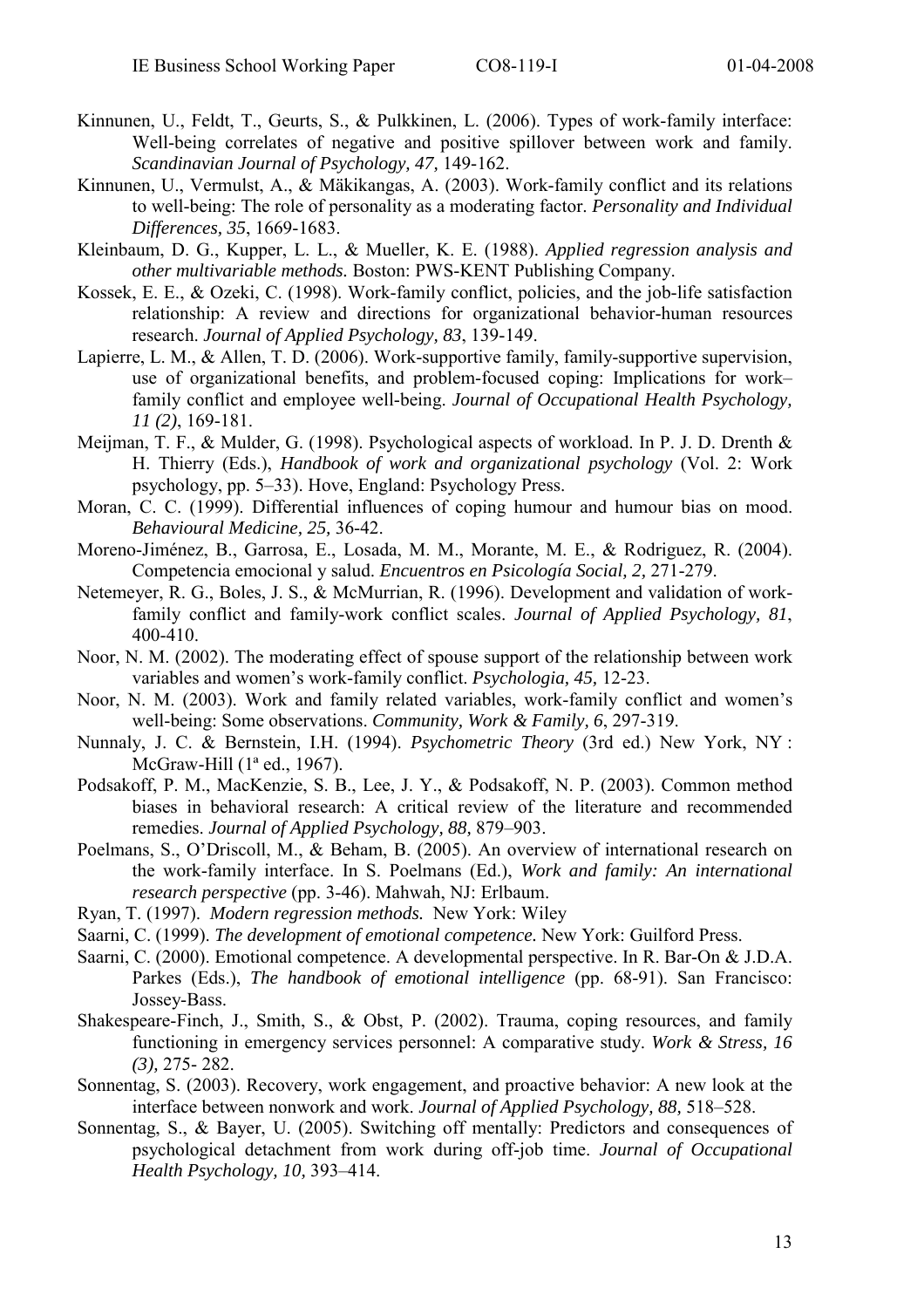- Sonnentag, S., & Frese, M. (2003). Stress in organizations. In W. C. Borman, D. R. Ilgen, & R. J. Klimoski (Eds.), *Comprehensive handbook of psychology* (Vol. 12: Industrial and organizational psychology, pp. 453–491). Hoboken, NJ: Wiley.
- Sonnentag, S., & Fritz, C. (2007). The Recovery Experience Questionnaire: Development and Validation of a Measure for Assessing Recuperation and Unwinding from Work. *Journal of Occupational Health Psychology, 12 (3),* 204-221.
- Sonnentag, S., & Zijlstra, F. (2006). Job characteristics and off-job activities as predictors of need for recovery, well-being and fatigue. *Journal of Applied Psychology, 91 (2),* 330- 350.
- Stamm, B. H. (1995). *Secondary traumatic stress: self-care issues for clinicians, researchers, and educators* (pp. 230-246). Baltimore. The Sidran Press.
- Tabachnick, B. G. & Fidell, L. A. (1989). *Using multivariate statistics* (2nd edition). New York: Harper Collins.
- Thompson, R. A. (1991). Emotional regulation and emotional development. *Educational Psychology Review, 3,* 269-307.
- Van Hooff, M. L. M., Geurts, S. A. E., Taris, T. W., Kompier, M. A. J., Dikkers, J. S. E., Houtman, I. L. D., & Van den Heuvel, F. (2005). Disentangling the relationships between work-home interference and employee health: A longitudinal study among Dutch police officers. *Scandinavian Journal of Work, Environment and Health , 31,* 15- 29.
- Viswesvaran, C., Sanchez, J. I., & Fisher, J. (1999). The role of social support in the process of work stress: A meta-analysis. *Journal of Vocational Behavior*, 54, 314–334.
- Williams, A., Franche, R., Ibrahim, S., Mustard, C. A., & Layton, F. R. (2006). Examining the relationship between work–family spillover and sleep quality. *Journal of Occupational Health Psychology, 11 (1)*, 27-37.
- Wolchik, S. A., & Sandler, I. N. (1997). *Handbook of children's coping: Linking theory and intervention.* New York: Plenum Press.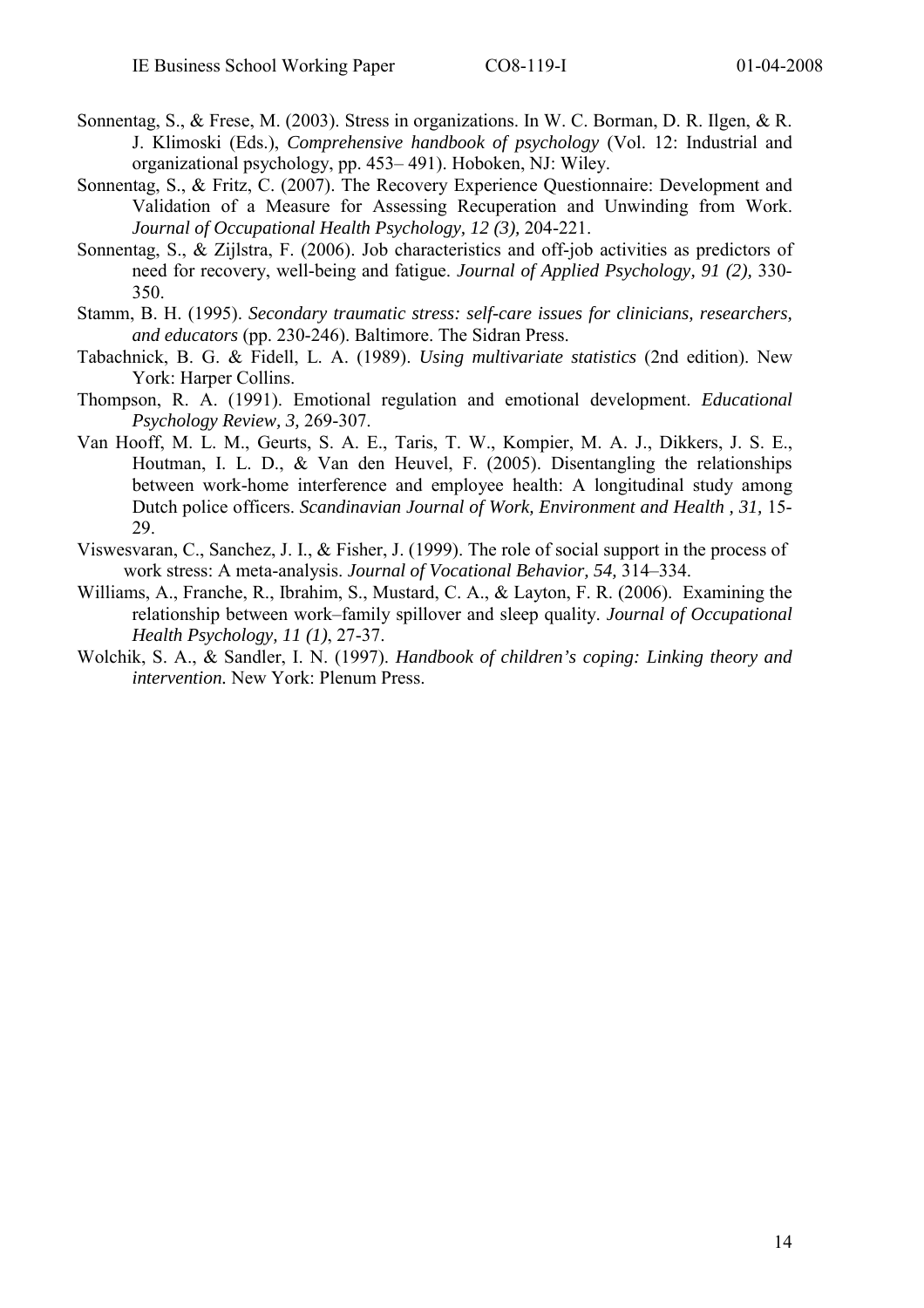|                                       | M    | <b>SD</b> |           | $\overline{2}$ | 3        | 4        |           | 6     |
|---------------------------------------|------|-----------|-----------|----------------|----------|----------|-----------|-------|
| 1. Work-family conflict               | 0.88 | 0.63      | (.90)     |                |          |          |           |       |
| 2. Family-work conflict               | 0.46 | 0.57      | $.55***$  | (.86)          |          |          |           |       |
| 3. Psychological detachment from work | 3.96 | 0.71      | $-.37***$ | $-.29**$       | (.87)    |          |           |       |
| 4. Verbal expression of emotions      | 3.73 | 0.81      | $-24**$   | $-33***$       | $.43***$ | (.77)    |           |       |
| 5. Psychological strain               | 0.87 | 0.43      | $.42***$  | $.48***$       | $-36***$ | $-29**$  | (.88)     |       |
| 6. Life satisfaction                  | 5.21 | 0.96      | $-38***$  | $-42***$       | $.59***$ | $.47***$ | $-.52***$ | (.83) |

# **Table 1. Means, Standard Deviations, Alpha Reliabilities and Intercorrelations**

\*\*  $p < .01$ , \*\*\* $p < .001$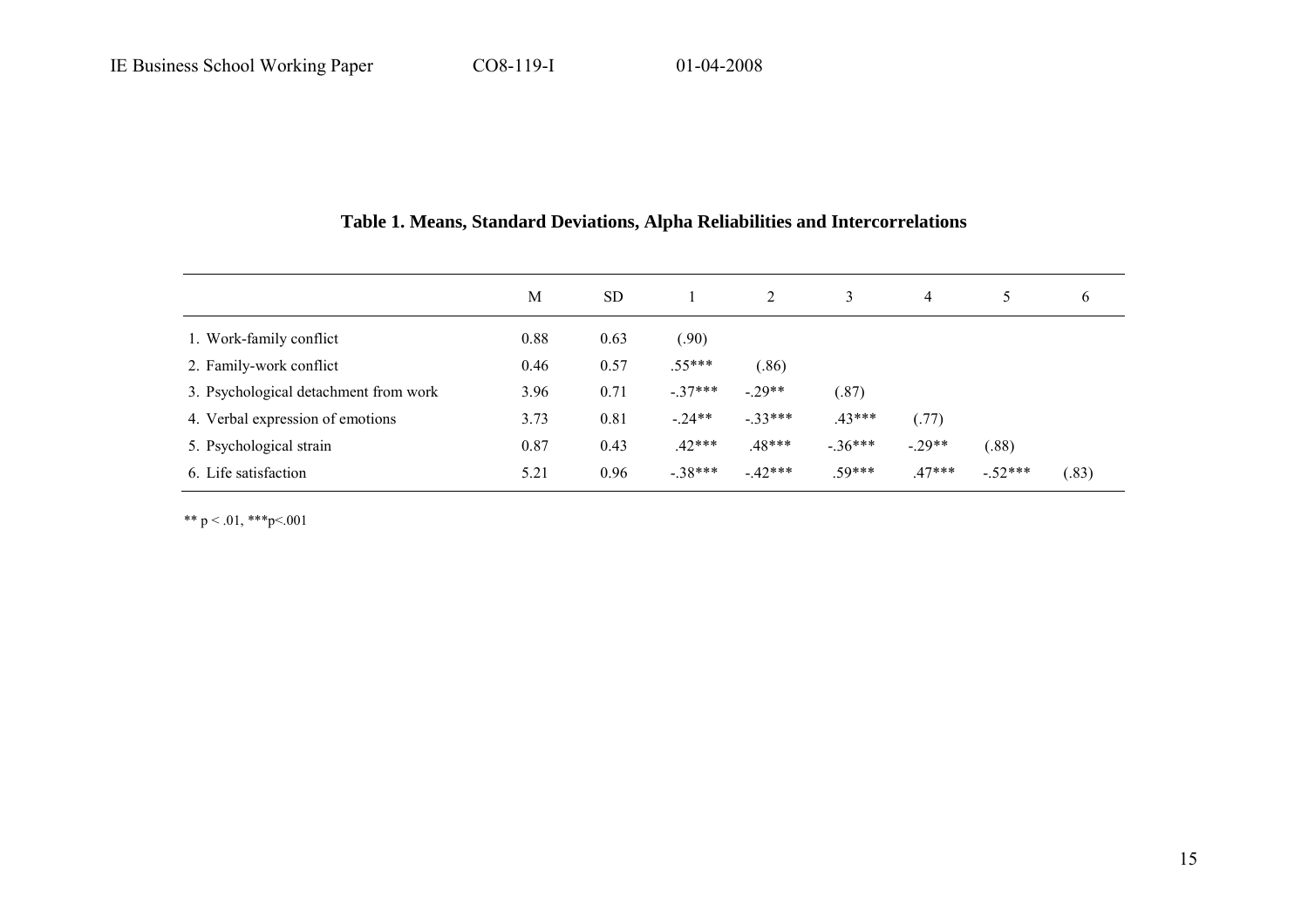| Step and Variables <sup>a</sup>                                     | Psychological strain |                   |                              | Life Satisfaction   |                |                      |                    |                    |
|---------------------------------------------------------------------|----------------------|-------------------|------------------------------|---------------------|----------------|----------------------|--------------------|--------------------|
|                                                                     | $\beta$ Step 1       | $\beta$ Step 2    | $\beta$ Step 3               | $\beta$ Step 4      | $\beta$ Step 1 | $\beta$ Step 2       | $\beta$ Step 3     | $\beta$ Step 4     |
| Gender                                                              | .12                  | .03               | .01                          | .00.                | $-.10$         | $-.02$               | .03                | $-.02$             |
| Age                                                                 | $-.03$               | $-.00$            | $-.03$                       | $-.03$              | $-18$          | $-21*$               | $-16$ †            | $-.11$             |
| Marital status                                                      | $-.11$               | .03               | .05                          | $-.00$              | .07            | $-.02$               | $-06$              | $-.07$             |
| Number of children                                                  | .11                  | .08               | .09                          | .10                 | .12            | .15                  | .12                | .02                |
| Professional level                                                  | $-.23*$              | $-17*$            | $-17*$                       | $-.13$              | .01            | $-.02$               | $-.03$             | $-12$              |
| Number of hours worked per week                                     | .10                  | $-.11$            | $-.10$                       | $-.05$              | $-.05$         | .13                  | .11                | .11                |
| Work-family conflict (WFC)<br>Family-work conflict (FWC)            |                      | $.24**$<br>.48*** | .17 <sub>†</sub><br>$.46***$ | $.21**$<br>$.39***$ |                | $-.28**$<br>$-.30**$ | $-13$<br>$-.25**$  | $-.13$<br>$-.28**$ |
| Psychological detachment from work<br>Verbal expression of emotions |                      |                   | $-18*$<br>$-.08$             | $-.10$<br>$-.10$    |                |                      | $.40***$<br>$.18*$ | $.39***$<br>$.17*$ |
| WFC X Psychological detachment                                      |                      |                   |                              | $-.20*$             |                |                      |                    | $-.10$             |
| FWC X Psychological detachment                                      |                      |                   |                              | $-.00$              |                |                      |                    | $.31**$            |
| WFC X Verbal expression of emotions                                 |                      |                   |                              | $.23**$             |                |                      |                    | .09                |
| FWC X Verbal expression of emotions                                 |                      |                   |                              | $-.22*$             |                |                      |                    | $-.11$             |
| $\mathbb{R}^2$                                                      | .10                  | .45               | .49                          | .56                 | .03            | .25                  | .46                | .51                |
| $\Delta R^2$                                                        | .10 <sup>†</sup>     | $.35***$          | $.04*$                       | $.06**$             | .03            | $.21***$             | $.21***$           | $.04\dagger$       |

# **Table 2. Results of hierarchical regression analyses**

<sup>a</sup> Nota. β are the standardized regression coefficients. Gender was coded as  $0 =$ Male, 1 = Female; Marital status was coded as 0= Single, 1= Widowed, 2=Divorced, 3= With partner, but not living together , 4=Married or living with a partner; Professional level was coded as 1= Physician, 2=Nurse, 3=Driver, 4=Psychologist, 5= Other

† p < .10. \* p < .05. \*\* p < .01. \*\*\* p < .001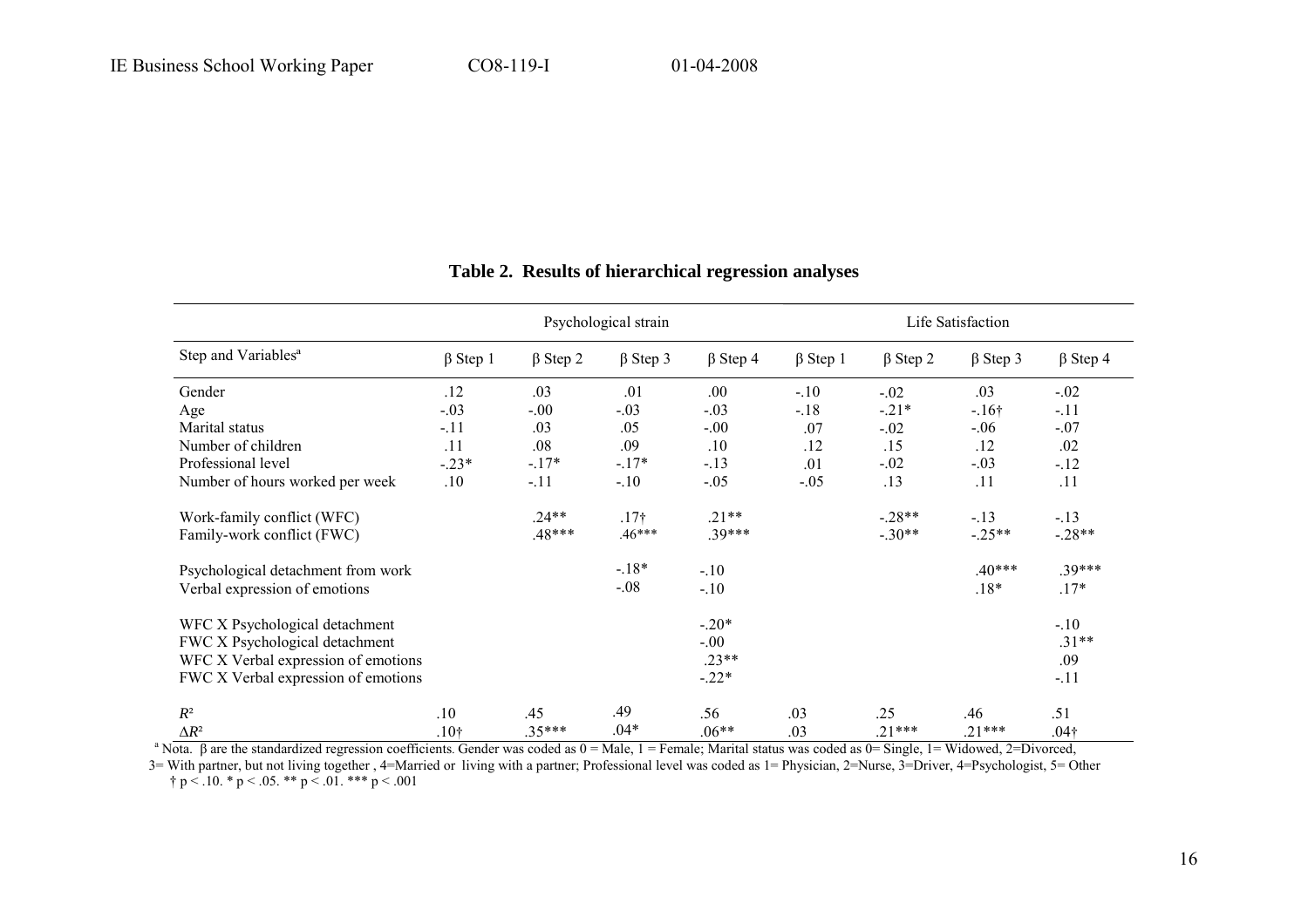**Figure 1:** Interaction effects of work-family conflict and psychological detachment from work in predicting psychological strain.



**Figure 2:** Interaction effects of family-work conflict and psychological detachment from work in predicting life satisfaction.